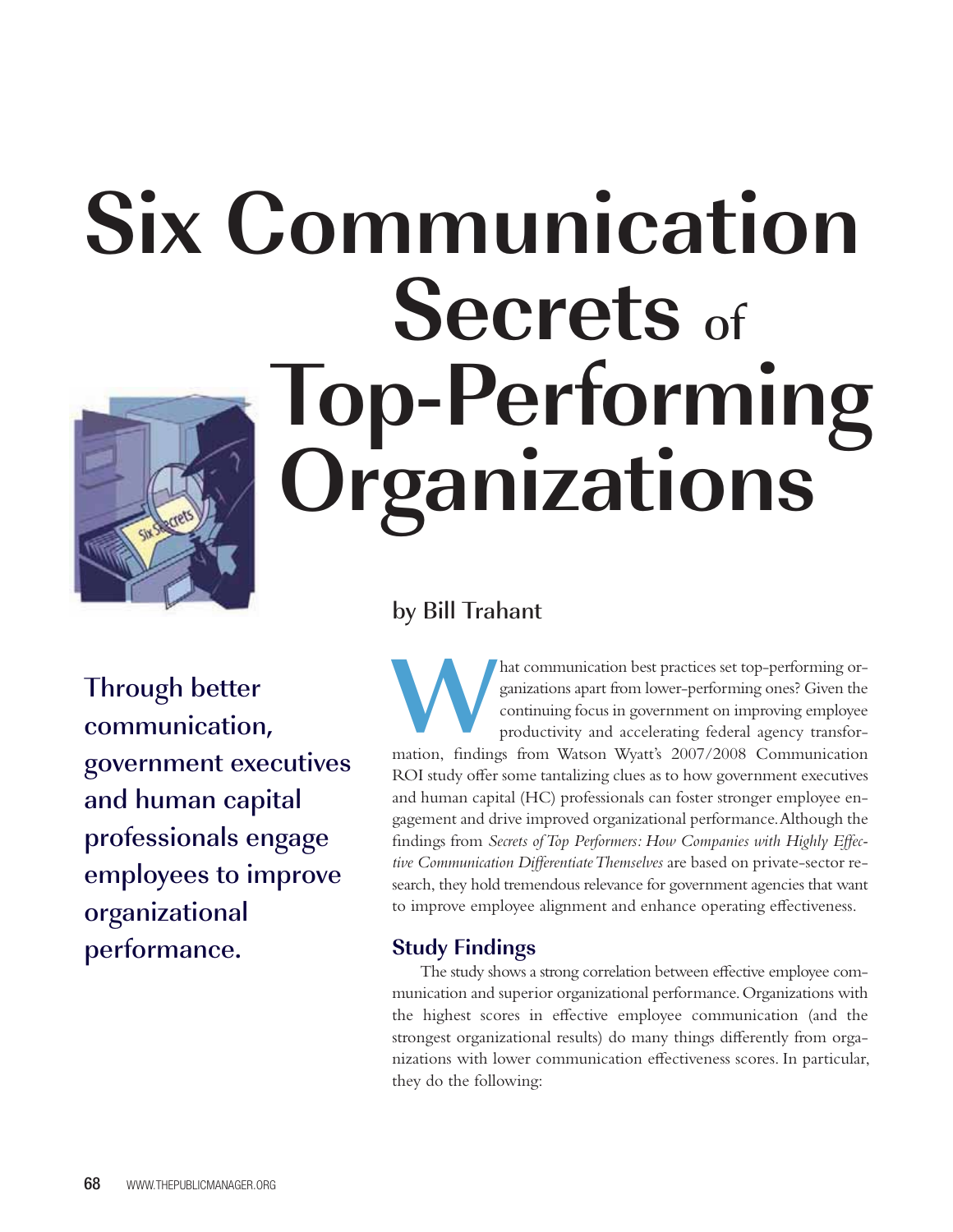- Keep the customer front and center in all employee communication programs.
- ✦ Design communication programs that engage employees in "running the business."
- ✦ Work to continuously enhance the communication effectiveness of managers.
- Leverage the talents of internal communicators to manage change effectively.
- Measure the impact of employee communication on key business metrics.
- Maximize the employee experience "brand."

This article looks at each of these practices in detail and explores how government executives can apply them in a federal agency context.

# Secret 1: Focus on the Customer

### Private-Sector Findings

In highly effective companies,"putting the customer first" isn't just a slogan. Instead, top-performing companies ensure that employees understand how their actions actually affect the customer.They are fifteen times more likely than low-performing companies to keep managers and employees with direct customer contact focused on customer needs.

A strong customer focus can boost an employee's sense of pride and job security.WatsonWyatt's GlobalWork Attitudes surveys reveal, for example, that both customer focus and communication are key drivers of employee engagement, and customer focus is stronger when employees understand how the work they do affects the customer.The Communication ROI study, meanwhile, found that companies that use communication to facilitate this understanding are rewarded with improved business performance.

#### Public-Sector Applications

People who seek employment in the public sector are, in many cases, motivated by factors other than money. They are, according to Professor James Perry of Indiana University, more likely to be motivated by "altruism, a desire

to do good, or to give back to one's community and country." It follows that whatever agencies can do to help public employees take pride in their work, see it as something special, and focus on their end customer—such as the U.S. taxpayer or a key stakeholder group in the U.S. population—is likely to increase individual employee motivation and engagement in serving the needs of the American public.

These efforts should start even before individuals become federal employees.Agencies should target recruiting at young men and women who want to improve people's lives and emphasize that public-service careers afford young people an opportunity to personally affect public governance and government decision making. John Palguta, vice president of policy at the Partnership for Public Service (PPS), often makes this argument when speaking to various federal agencies and to young college graduates, adding,"Some opportunities to act on public issues are only available through pursuing public-service careers."

Senior government executives and first-level supervisors alike should stress to new employees the social significance of the jobs they perform on behalf of the American public.They can do so by incorporating discussion of public-sector values into "onboarding" programs and activities, orientation, mentoring, and formal job training. ("*Onboarding* is the process of converting a candidate for a role into that role within an organization.") They should also promote so-called "pro-social" values and principles in the workplace.A growing body of research indicates that "stressing job significance and non-taskrelated values such as allegiance, teamwork, professionalism, and determination can be powerful motivators to many who work in the public sector," notes Perry.These values are key to building strong employee engagement and fostering strong teamwork around shared values and goals. In a public-sector context, strongly emphasizing such nonmonetary job motivators can,in many instances, be more critical in strengthening employee focus and job performance than monetary incentives.

*Bill Trahant is the national leader of the government consulting practice of Watson Wyatt Worldwide in Arlington, VA. Reach him at William. Trahant@watsonwyatt.com or 703-258-8022. For a free copy of* Secrets of Top Performers*,Watson Wyatt's 2007/2008 Communication ROI Study, contact Jill Beidleman at Jill.beidleman@watsonwyatt.com.WatsonWyatt's GlobalWorkAttitudes surveys are companions to its Communication ROI studies. A new iteration of the Best Places toWork rankings, produced by PPS in collaboration with American University's Institute for the Study of Public Policy Implementation (ISPPI), will be available to government executives in early 2009.*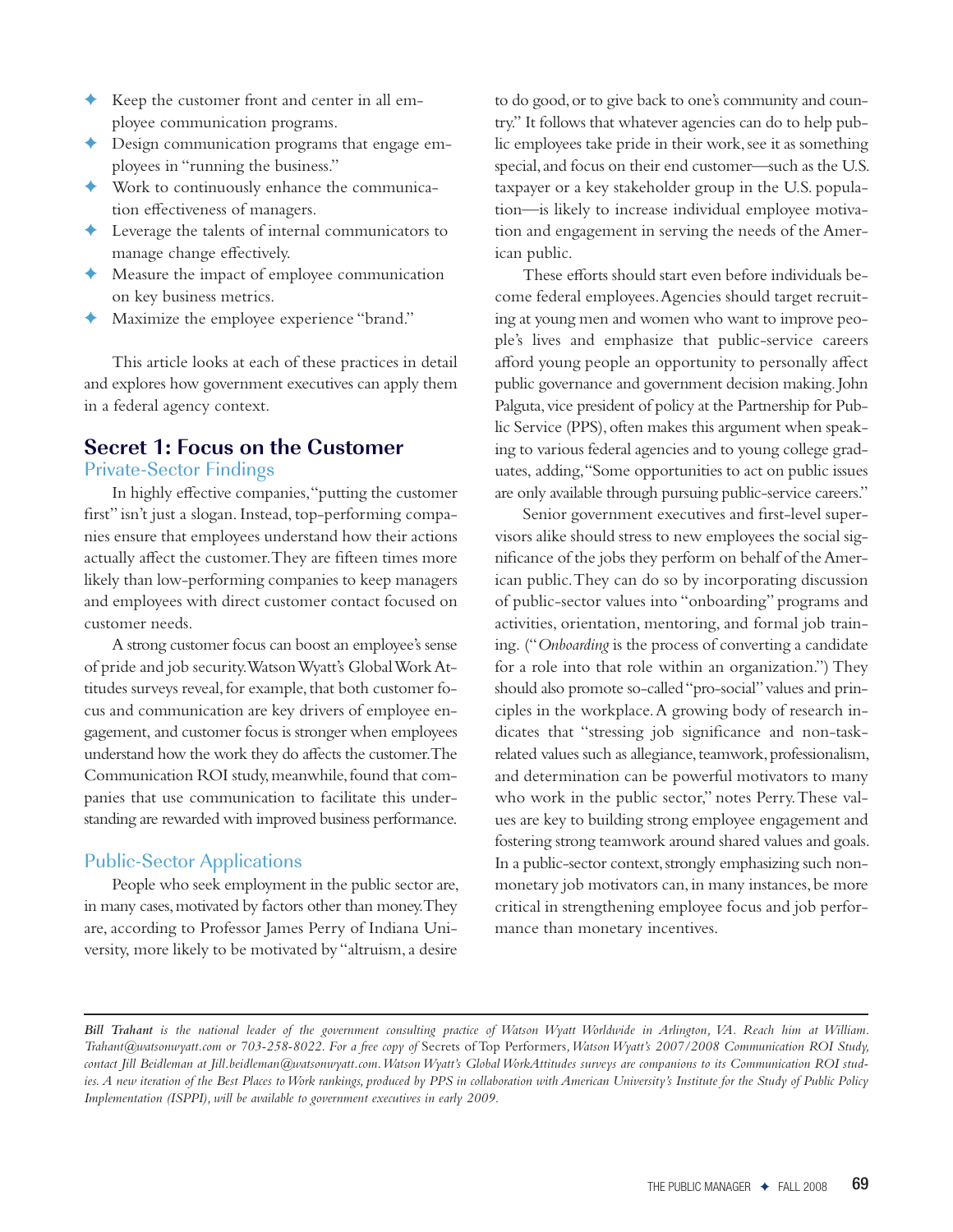Finally, structuring public-sector jobs so that employees can see the downstream benefits of their work strengthens job engagement and "customer focus." For example, agency leaders should give employees the opportunity to provide input into public policy development and implementation. They should also identify individuals or groups that directly benefit from the work that publicsector employees do and create opportunities for direct contact between federal employees and the beneficiaries of programs and services they manage or oversee.

# Secret 2: Engage Employees in Running the Business

#### Private-Sector Findings

Not only do highly effective organizations focus more on the customer than low-performing ones, they're also much more likely to engage employees in running the business.Specifically,the 2007/2008 study found that highly effective organizations are nearly ten times more likely to give employees an opportunity to provide input into decisions that affect them than low-performing firms (38 percent for highly effective organizations and 4 percent for low-performing ones).They're nearly seven times more likely to ask employees to share suggestions on programs and changes and more than twice as likely to ask for ideas on how to get work done.

Dialogue between managers and employees has the greatest impact when it's followed by action.Although many companies in the study reported using employee surveys and internal metrics, only a few truly listen to employees and take action. Highly effective companies are nearly three times as likely to implement policy change as a result of employee opinion surveys as companies in the low-performing group (68 percent for highly effective companies and 23 percent for low-performing ones).

## Public-Sector Applications

Clearly,government executives—particularly first-line managers—need to find ways to engage employees in running an agency's business, at the departmental, programmatic, and work-unit levels.Agencies such as the U.S.Government Accountability Office (GAO) and U.S. Nuclear Regulatory Commission (NRC) are strongly committed to using employee feedback to redesign work processes and help drive ongoing agency transformation. Others, however, need to follow suit, if they're to get the most of workers and tightly align them with their organization's missions.

One way to get employees involved in running the business is to encourage federal managers and their immediate subordinates to work in more collaborative ways to develop employee job objectives and performance metrics, a practice used widely at the U.S. Department of Homeland Security in recent years. (Doing so across all federal agencies in the years ahead entails collaboration between government executives and union representatives, as 80 percent of federal workers eligible for union representation have chosen to be so represented.)

Giving employees a voice in codesigning performance metrics fosters strong job ownership and a stake in running the agency's business. Inviting employees to participate in their own appraisal process, by offering input into what is assessed and by evaluating their own job performance, sends strong signals about professionalism and shared values. It also recognizes that frontline workers have an important perspective to share about the jobs they perform and often possess the on-the-ground knowledge necessary to improve, not only their own job performance, but also discrete processes linked to their job and to overall organizational effectiveness.

Involving federal employees in the running of an agency's business is particularly critical in effectively engaging younger workers.Generations X andY (Millenials) have both been raised in a high-technology environment, are interested in creating strong social and virtual networks, and often prefer to work in teams rather than as individuals. Thus, agencies that focus on helping these employees connect with one another around critical workplace projects, and with the mission of their organization, are likely to foster higher employee morale and enthusiasm as well as better employee retention.

"The average Millennial spends 2.8 years in a job," says Andrew Krzmarzick, a researcher on workplace trends and a training development specialist at the Graduate School, USDA. For that reason, Krzmarzick says agencies should encourage Gen Xers and GenYers to create strong social networks at work, using tools such as Facebook,My-Space, instant messaging, telework, and others. Although use of such tools in today's federal workplaces is still somewhat controversial (especially among baby boomer managers), they can bring employees together in virtual workplace communities, which can foster strong workplace ties, team cohesion, and loyalty to one's coworkers."If you let people build virtual communities they may be less likely to leave an organization," says Krzmarzick.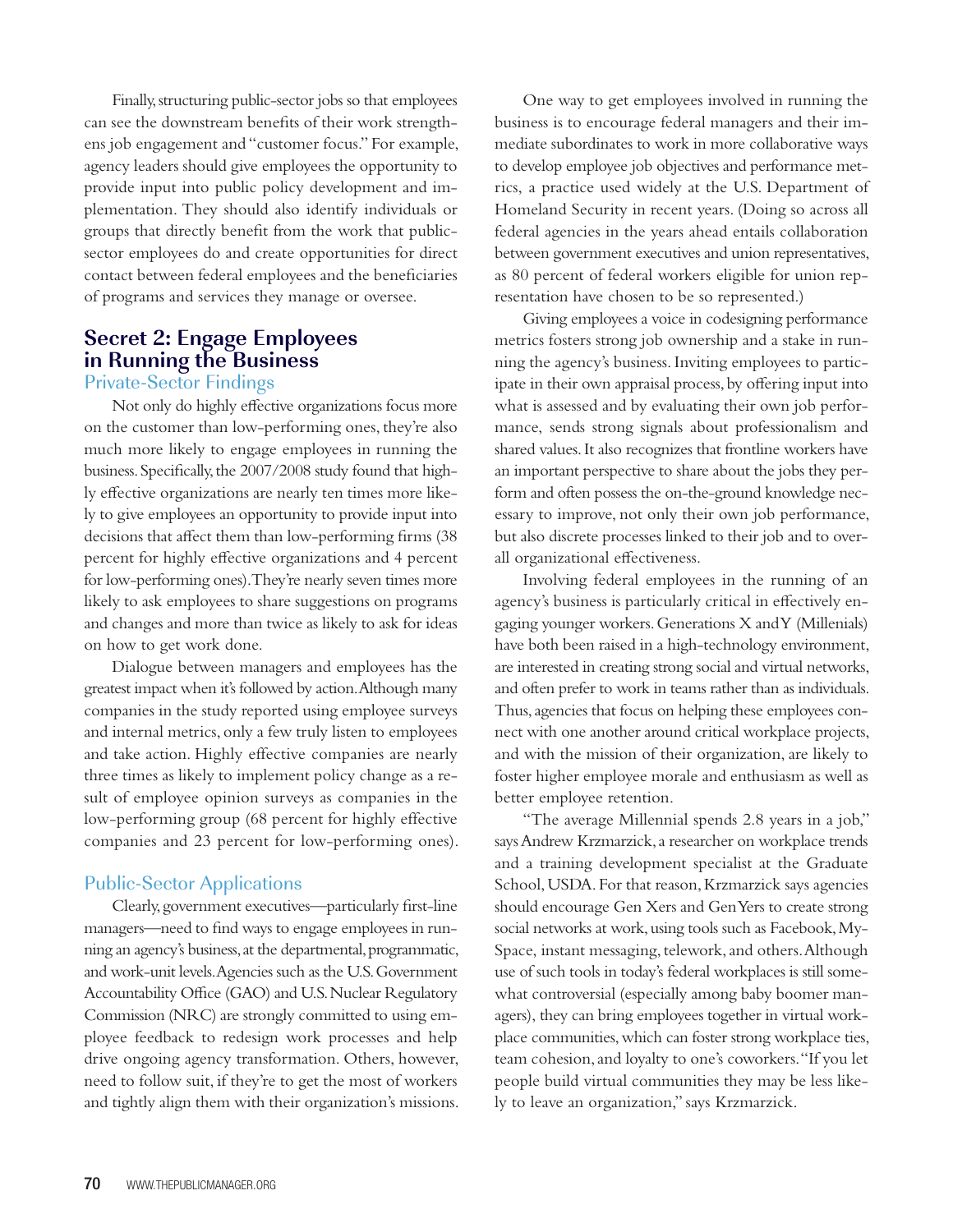Agencies can engage Gen X and Y workers in the running of the agency's business in other ways. The NRC, for example,emphasizes creating an informal and collegial work culture across different management and leadership levels and generations.The agency is also committed to creating as much"face time" as possible between senior agency leaders and new hires, says chief human capital officer Jim McDermott, because this is what young employees today expect and demand from their job experience."Face time with employees is incredibly important in building social capital with people and aligning everyone in the agency around common mission goals," says McDermott. It is particularly important, he says, when managing Millennial workers because they want to feel connected to others at work. McDermott says that everyone at the NRC is involved in these efforts, from chairman Dale Klein to firstlevel supervisors and team leaders.

# Secret 3: Help Managers Communicate Effectively

Private-Sector Findings

A third finding of the 2007/2008WatsonWyatt Communication ROI study (closely related to the second) is that top-performing companies recognize the value of dayto-day contact between frontline managers and supervisors and employees.They work through managers and supervisors to reinforce key messages,gather employee input, and establish individual objectives that align with corporate goals.Although research shows that even highly effective companies need to do more to prepare managers for their roles as communicators, the high-performing companies in theWatsonWyatt study are far ahead of the low-performing group.

Top performers in the study"package information for easy, effective delivery, provide early access to information so that managers and supervisors have time to absorb it, and are more likely to reward managers for communicating effectively."Top performers are also far more likely to invest in training to help managers improve their communication skills.

The study found that when managers communicate effectively, employees receive clear, concise messages about corporate goals, performance, and results. Such communication reinforces priorities and direction from senior management and increases "line of sight." Employees with a clear line of sight understand how their actions roll up to influence company goals and the bottom line. Consequently, they are better able to adjust their behavior and day-to-day actions for positive results.

## Public-Sector Applications

Concise, consistent, and frequent communication from managers to employees is critical in creating a climate of strong organizational alignment in government agencies. It also directly bears on employee morale and motivation and can help drive and accelerate organizational transformation, a key goal of the President's Management Agenda and the Human Capital Assessment and Accountability Framework (HCAAF), the road map created by the U.S. Office of Personnel Management to drive the long-term transformation of the federal government.

Training managers to be effective communicators is a critical component in aligning employees and transforming organizations.The Communication ROI study found that highly effective organizations are fourteen times more likely than low-performing firms to help their managers—and, through them, their employees—"to understand, embrace, and deal openly with resistance to change." It also found the following:

- Eighty-nine percent of highly effective companies offer managers "formal training on helping employees deal with change" compared with only 51 percent of low-performing ones.
- ✦ Eighty-nine percent of highly effective companies offer managers "formal training on interpersonal communication skills" compared with only 65 percent of low-performing ones.
- Seventy-three percent of highly effective companies offer managers "formal training on communicating with a diverse population" compared with only 42 percent of low-performing ones.
- ✦ Sixty-three percent of highly effective companies offer managers "formal training on internal communication strategy and processes" compared with only 17 percent of low-performing ones.

Arming federal managers with the tools and information to be effective communicators and change leaders is essential if agencies want to achieve desired mission and program results.The need to do this well—and expeditiously—is especially acute in the defense and intelligence communities, given their constantly evolving mission priorities. Unfortunately, in many cases, "federal managers don't get necessary training in communications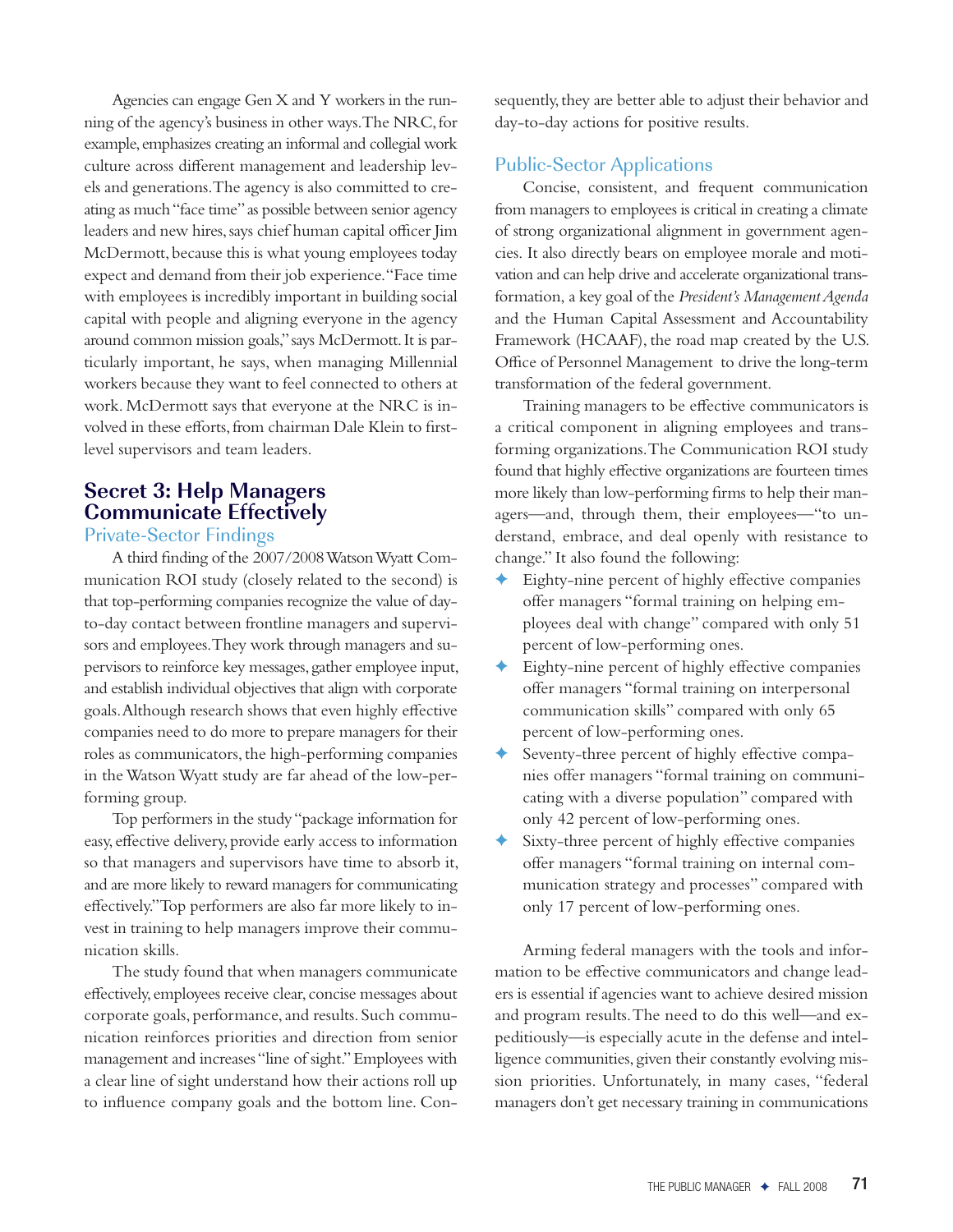or other areas," says Jerry Ice, president and CEO of the Graduate School, USDA,"More managers clearly would benefit from such training, as would their organizations."

## Secret 4: Manage Change Effectively Private-Sector Findings

Highly effective companies are more diligent and successful in engaging the communication function in their organizations to manage and plan for change. For example, they are nearly twice as likely as low-performing companies to implement effective communication initiatives to support change.These change management programs typically engage managers in very substantive ways, helping them to facilitate change and address employee concerns in times of transition.

Building a strong pool of informed managers to drive change pays big benefits. Eighty-two percent of highly effective companies report that their managers support the organization's vision through their actions and attitudes, compared with only 27 percent of low-performing companies. High-performing companies also are nine times more likely to report that managers enthusiastically implement new approaches to work (65 percent for highly effective companies and 7 percent for low-performing ones). Finally, highly effective firms are almost five times more likely to say they address the needs and concerns of the employees who remain after reorganization (72 percent for highly effective companies and 15 percent for lowperforming ones).

#### Public-Sector Applications

Federal agencies need to focus on using their communication functions to help drive government agency transformation.They should use a variety of channels and media for this purpose, from employee town hall meetings with top-level agency officials to robust internalWeb sites, focus groups, employee surveys, Web casts, and oneon-one discussions between managers and employees.Toplevel leadership involvement in sending consistent messages from the top of the organization down is also clearly critical.

To help craft key change messages and cascade them throughout the organization, government executives and HC professionals must work closely together to identify the employee populations within an organization that must be targeted and reached with crucial information about change efforts and to develop and deliver change messages. Communication training for managers should focus on helping frontline employees understand how their roles relate directly to achievement of the agency's mission and how, during the course of a change initiative, the focus and nature of their jobs is likely to change.

Finally, as part of driving agency transformation, federal HC professionals should conduct focus groups that give employees a chance to articulate the key values and behaviors they believe important for all employees to demonstrate at work—if change is to be successful in the long term. Doing this affords agencies a unique opportunity to forge strong links with employees during times of critical organizational transition. It can help foster strong individual ownership of an agency's change efforts because employees feel valued and recognized if their attitudes and perspectives are taken seriously by top management and integrated into actionable, change management plans. In the long term, this also drives real and sustainable culture change in an organization because it articulates the key behaviors and attitudes necessary for transformation.

## Secret 5: Measure the Impact of Employee Communication Private-Sector Findings

Highly effective organizations do a better job of measuring the impact of employee communication than lowperforming organizations. For example, they are far more likely to regularly measure the impact of communication on such business metrics as the retention of critical talent, workforce productivity, employee engagement, and business performance.The following are examples:

- Eighty-three percent of highly effective organizations measure the impact of employee communication on employee engagement compared with only 62 percent of low-performing ones.
- ✦ Fifty-six percent of highly effective organizations measure the impact of employee communication on business performance compared with only 11 percent of low-performing ones.
- Thirty-four percent of highly effective organizations measure the impact of employee communication on retention of critical talent compared with only 8 percent of low-performing ones.
- Twenty percent of highly effective organizations measure the impact of strategic business goals compared with only 4 percent of low-performing ones.

Highly effective organizations know their internal and external audiences, do their best to communicate with each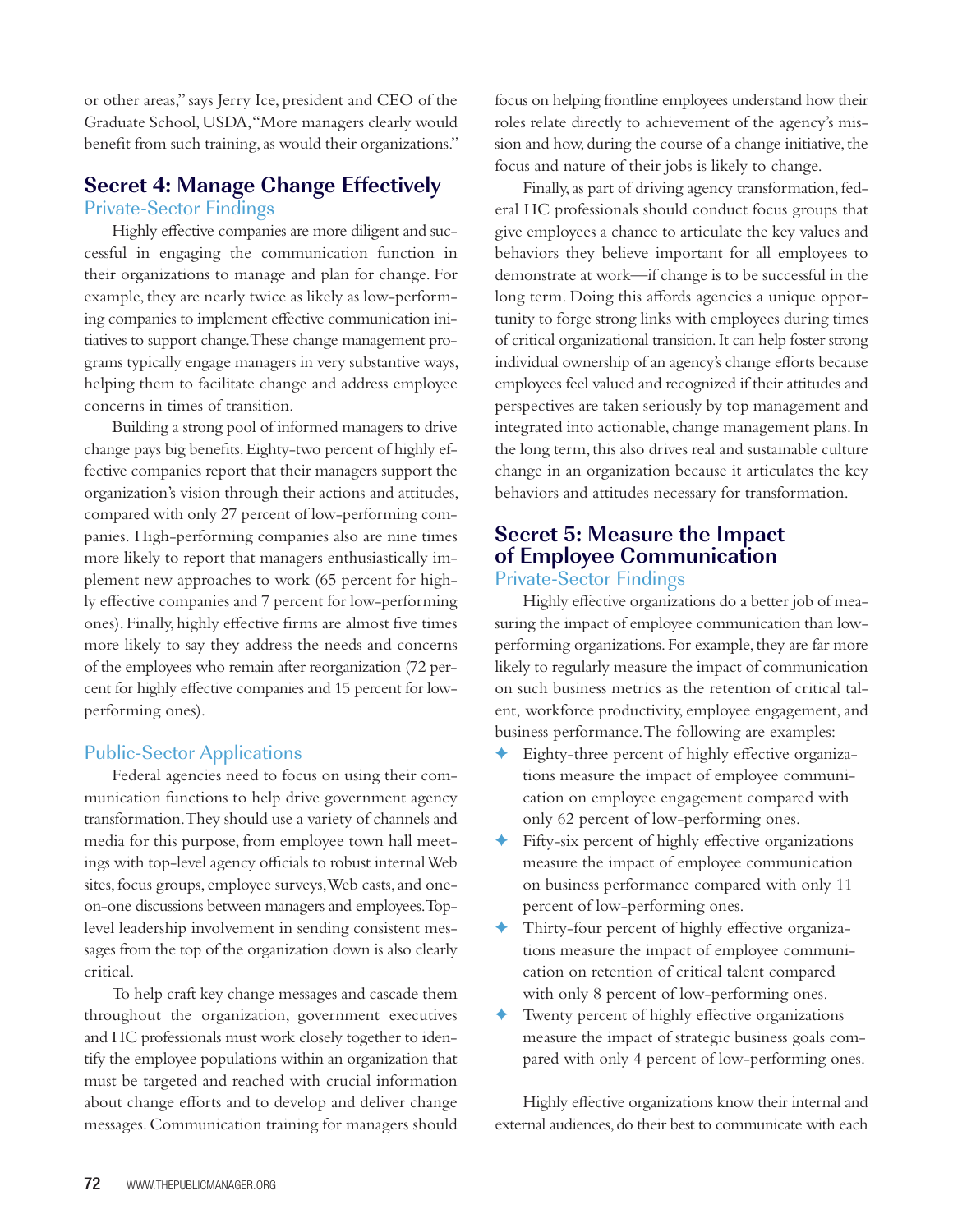group, and use both as indicators of success.These organizations use various methods to gauge the effectiveness of internal communication efforts. Conducting focus groups to obtain both employee and manager feedback ranked higher than average in highly effective companies. These companies are nearly five times as likely as lowperforming ones to hold these candid sessions with employees and more than four times as likely to hold them with managers.

#### Public-Sector Applications

Federal agencies should pay close attention to identifying the specific constituencies and internal stakeholder groups that need to be communicated with as part of driving organizational change, improving employee engagement, or simply executing current mission goals.Agencies need to make systematic use of data from federal HC surveys and the *Best Places toWork in the Federal Government* rankings to understand employee attitudes and concerns in the workplace and to shape employee communication efforts to drive accomplishment of mission goals or broad-based agency transformation efforts.

In the public sector, where agency mission and organizational priorities can change from one administration to the next (and where competing political agendas and organizational stovepipes still abound in many agencies), putting consistent organizational emphasis on measuring the impact of employee communication—and acting on the results—may be difficult. Still, if agencies across government were to do so, it would significantly help to align their employee communication efforts to support changing agency missions and evolving agency priorities.

## Secret 6: Brand the Employee Experience as a Recruiting Tool Private-Sector Findings

Large companies invest millions in creating a brand for their products, and many are now working to create an employee experience brand as well.Their goal is to recruit, engage, and retain employees more effectively; help employees internalize company values; and gain a reputation as an employer of choice by conveying a consistent and coherent picture of what working for them means.

Branding the employee experience encompasses three primary activities:

Integrating employee programs and policies with organizational culture and business strategies

- Examining all aspects of the "employee deal" throughout the employment life cycle
- Building employee loyalty to a company the same way a consumer brand builds loyalty to a product.

Employment branding involves communicating all the dimensions of the employee deal to employees, prospective employees, and other significant stakeholders. It links the employment deal with employee aspirations and business goals and encompasses language, messages, positioning, graphics, packaging, and media. It addresses former, current, and future employees as well as stakeholders such as external recruiters.

The number of survey respondents who say their organization has a clear employer brand has risen slightly since the 2003/2004 study.Today,55 percent of highly effective organizations report having a"clear employer brand"compared with just 18 percent of low-performing organizations.

#### Public-Sector Applications

In the spring 2008 issue of *The Public Manager* ("Recruiting the Generations to Federal Service"), I noted the importance of federal agencies' building strong agency brands. In today's competitive job market, it's vital that federal agencies invest time in branding themselves if they hope to attract a new generation to public service and differentiate themselves from other prospective private- and public-sector employers. Yet, this is something many government agencies have hesitated to do.

One of the most important things agencies can do to brand themselves effectively is to establish strong entry programs that quickly socialize and integrate new hires into an agency and create strong bonds between those new employees and their organization.Research conducted by PPS, however, shows that the federal government has no consistent approach to onboarding and that onboarding activities in individual agencies often lack a focus on the mission, vision, and goals of the organization (see box).

"Onboarding is an undervalued and often overlooked component in building strong employee performance and loyalty to organizations," notes Jonathan Kapplear, associate manager for research at PPS and project manager on a recently completed report on federal onboarding,*Getting On Board*.When done correctly, Kapplear says onboarding "improves employee performance, increases employee engagement, improves retention and accelerates a new hire's time to productivity on the job."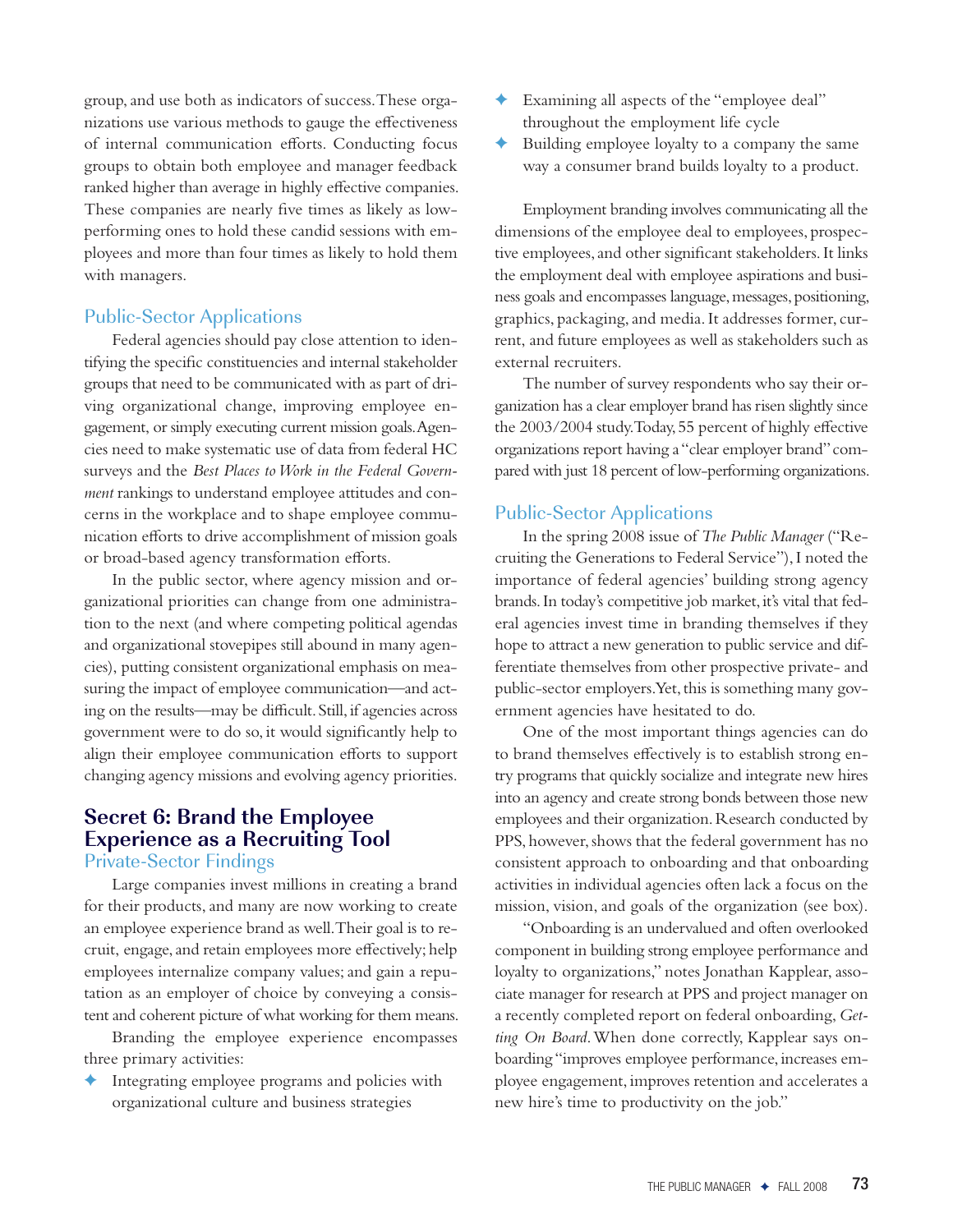#### **Effective Onboarding Improves the Employee Brand Experience**

The federal government needs to do a much better job of integrating new employees into the public-sector workplace to help revitalize the federal workforce and make the government an employer of first choice for more Americans today, as noted in a May 2008 report by PPS and Booz Allen Hamilton. This report, Getting On Board: A Model for Integrating and Engaging New Employees, found that very few federal agencies approach onboarding strategically and as a tool for quickly acculturating new employees into their organizations. Among the report's chief findings are the following:

- The federal government has no consistent approach to onboarding.
- Onboarding activities often lack focus on the mission, vision, values, and culture of an organization.
- The onboarding process typically fails to integrate the activities of stakeholders or hold them accountable for the success or failure of the recruiting process.
- Onboarding is inconsistently executed across employee groups and locations.
- Agencies are interested in using technology to support onboarding, but few have invested in developing these capabilities.
- Most agencies gather immediate feedback on orientation but don't measure the long-term impact of onboarding activities.
- Agencies with more sophisticated onboarding activities often integrate them as part of larger retention strategies.

To bring greater consistency to onboarding activities across government, the report advises agencies to define principles to ensure the onboarding process aligns with an agency's mission. It also encourages agencies to implement multistage onboarding programs designed to address employee onboarding needs at key points during the new employee's first year on the job.

"Effective onboarding can be extremely important to an agency's long-term success with new employee motivation and retention," says Jonathan Kapplear (PPS), who served as project manager in producing the report. He says the first days for any new hire are critical, adding that 90 percent of employees decide whether or not they will stay with an organization or look for a new position within the first six months on the job.

Unfortunately, Kapplear says onboarding continues to be undervalued in the federal government today. "For a very long time, the focus has been on recruitment, recruitment, recruitment. Agencies spend so much time getting people in the door that they think once people are hired, their job is done, but it's not." The unfortunate result is that for many federal government new hires "there's often a rough transition from job candidate to employee."

Kapplear says effective onboarding should be a robust, long-term process that not only aligns new hires with organizational goals, but also addresses all of a new employee's needs—from information, equipment, and accounts to training, career issues, and networking. It should start before the employee's first day at work and involve activities on the first day, first week, first 90 days, and first year.

To help new employees feel connected to their new organization, Kapplear urges federal managers to get closely involved with new hires, welcoming them to the office team, taking them to lunch their first week at work, helping them to plot long-term career goals, and giving them opportunities to work in teams and in a wide variety of projects. This can help connect new hires both to their coworkers and to the organization, he says. "Organizations should not assume that new employees can or will make connections with coworkers and the organization on their own."

Getting On Board is based on interviews and focus groups held at eleven large federal agencies. It includes a tool kit for managers, an onboarding checklist, a new employee reference guide, and a suggested pre-first-day communications plan.

Another thing agencies can do to help brand the employee experience for newly hired GenYers is to provide them mentoring and career coaching from the moment they walk in the door.Activities such as these help "customize" the employee work experience."Gen Yers like workplace interaction and if their boss is willing to mentor them, help them find their way around the organization, and take time to understand their long-term career goals, it can be a great way to build employee loyalty," says Brad Golson, associate manager on the Education and OutreachTeam at PPS,who works with some seventy federal agencies to help them recruit effectively on six hundred college campuses. Golson adds that federal managers should also send the bios of new hires around to all members of that person's new work team before their first day on the job.Managers should also look for ways to leverage the technological prowess of GenYers to solve business problems and improve office communications, he says.